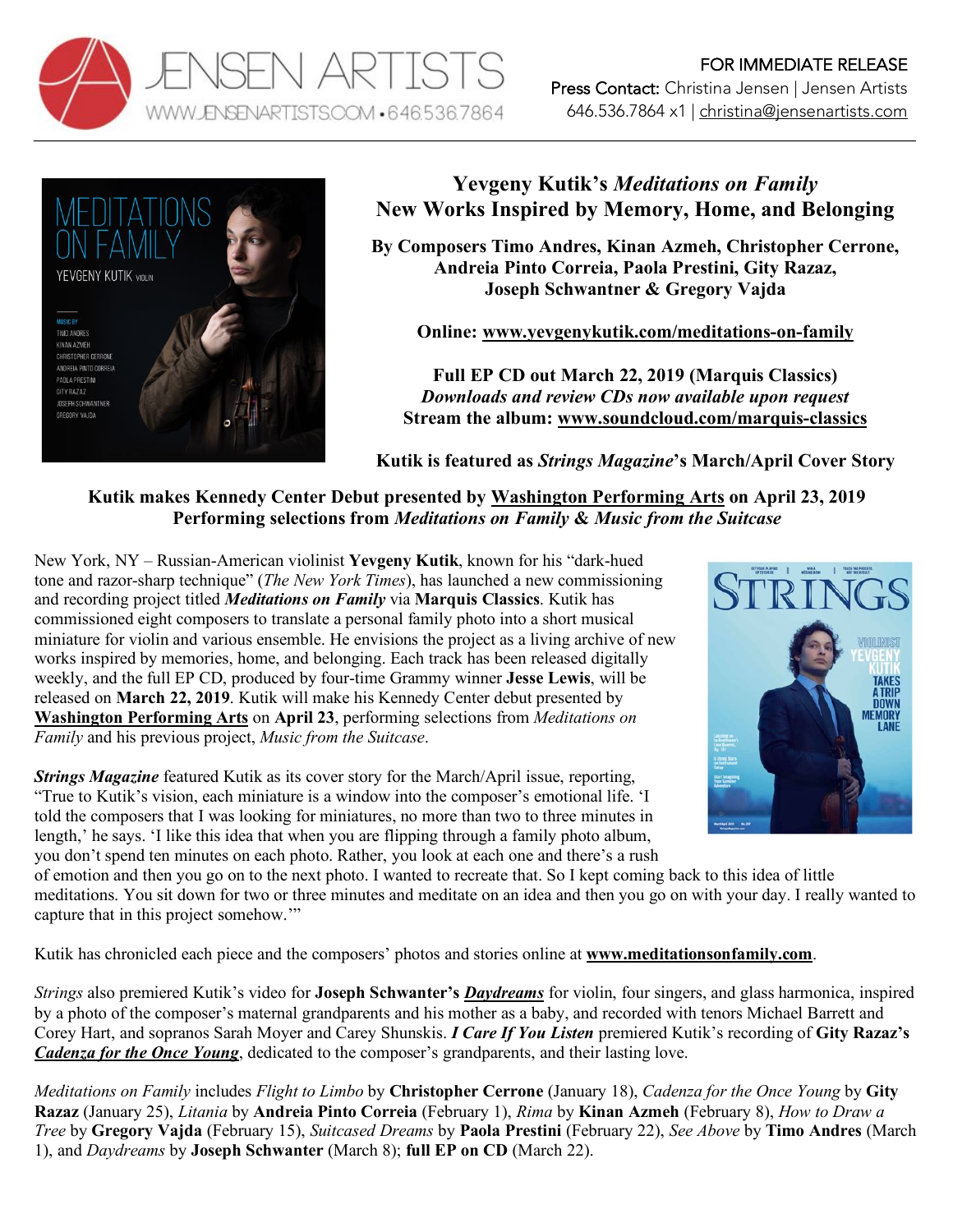Yevgeny Kutik was moved to embark on this project by his own relationship to family and culture. In 2014, he released *Music from the Suitcase*, an album exploring the sheet music that his family brought with them on their journey to the U.S. after emigrating from the U.S.S.R. in 1989. He says, "In those scores were extraordinary lessons about where I come from, my family, and our traditions."

At his family's gathering for Thanksgiving 2017, Kutik's grandmother recounted the experience of saying goodbye at the Minsk airport, as Kutik and his parents set off for the U.S. Kutik says, "During the mass Jewish emigration from the Soviet Union in the 1980s, leaving the U.S.S.R. meant going into the unknown with few resources and belongings. As Baba Luba recalled, when she saw me, a boy of just four, walk past the airport security gate, she thought to herself, 'I will never see him again.' Luckily, the story has a happy ending. Just three years later, we welcomed my grandfather and grandmother at the Albany International Airport as they arrived to join us. As Baba Luba told her story, she brought out a photo that was taken at the airport during the first several minutes of their arrival. The camera captured the priceless expressions of my family members, especially that of my grandfather Isaac and Baba Luba, exhausted from their journey and filled with the overwhelming emotion of seeing their family again."

It was this photo that spurred Kutik to commission *Meditations on Family*. "Seeing this photo reignited a desire of mine to put music to family memories and stories," he said. "I asked composers I admire to choose their own family photo, a photo that conjures up memories of joy, sadness, unity, and longing, and to translate that photo into a short work for violin. What resulted are eight musical meditations, written by eight different voices, each inspired by their own family story and tradition."

January 18: *Flight to Limbo* by Christopher Cerrone for solo violin *Inspired by a photo of the composer's father as a small child, suffering from pneumonia.*

January 25: Gity Razaz's *Cadenza for the Once Young* for solo violin *Dedicated to the composer's grandparents, and their lasting love.*

February 1: *Litania* by Andreia Pinto Correia for violin and piano, with David Kaplan *A response to a photo taken by the composer when visiting her family on the island of Madeira in the mid-1990s.*

February 8: Kinan Azmeh's *Rima* for violin and clarinet, with Ryan Yure *Inspired by a photo of the composer with his sister on a family trip to Bulgaria in 1979.*

February 15: Gregory Vajda's *How to Draw a Tree* for violin and bass, with Edwin Barker *A piece based on a photo of the annual Vajda family meeting near the famous Lake Balaton in Hungary.*

February 22: Paola Prestini's *Suitcased Dreams* for violin and piano, with David Kaplan *A meditation on a childhood photo of the composer and her mother.*

March 1: *See Above* by Timo Andres for violin and bass, with Edwin Barker *A musical representation of the first photo taken by the composer, of his family.*

March 8: Joseph Schwanter's *Daydreams* for violin and four singers, with tenors Michael Barrett and Corey Hart; and sopranos Sarah Moyer and Carey Shunskis *Inspired by a photo of the composer's maternal grandparents and his mother as a baby, from 1924.*

March 22: Full EP on CD

**About Yevgeny Kutik:** Yevgeny Kutik has captivated audiences worldwide with an old-world sound that communicates a modern intellect. Praised for his technical precision and virtuosity, he is also lauded for his poetic and imaginative interpretations of standard works as well as rarely heard and newly composed repertoire.

A native of Minsk, Belarus, Kutik immigrated to the United States with his family at the age of five. His 2014 album, *Music from the Suitcase: A Collection of Russian Miniatures* (Marquis Classics), features music he found in his family's suitcase after immigrating to the United States from the Soviet Union, and debuted at No. 5 on the Billboard Classical chart. The album garnered critical acclaim and was featured on NPR's *All Things Considered* and in *The New York Times*. Kutik's 2012 debut album, *Sounds of Defiance,* also on the Marquis label, features the music of Achron, Pärt, Schnittke, and Shostakovich. Kutik released his third solo album, *Words Fail,* to critical acclaim on Marquis Classics in October 2016. The album uses Mendelssohn's *Songs Without Words* as a starting point to expand upon the idea that music surpasses traditional language in its expressive capabilities and includes two new commissions on the theme by Timo Andres and Michael Gandolfi.